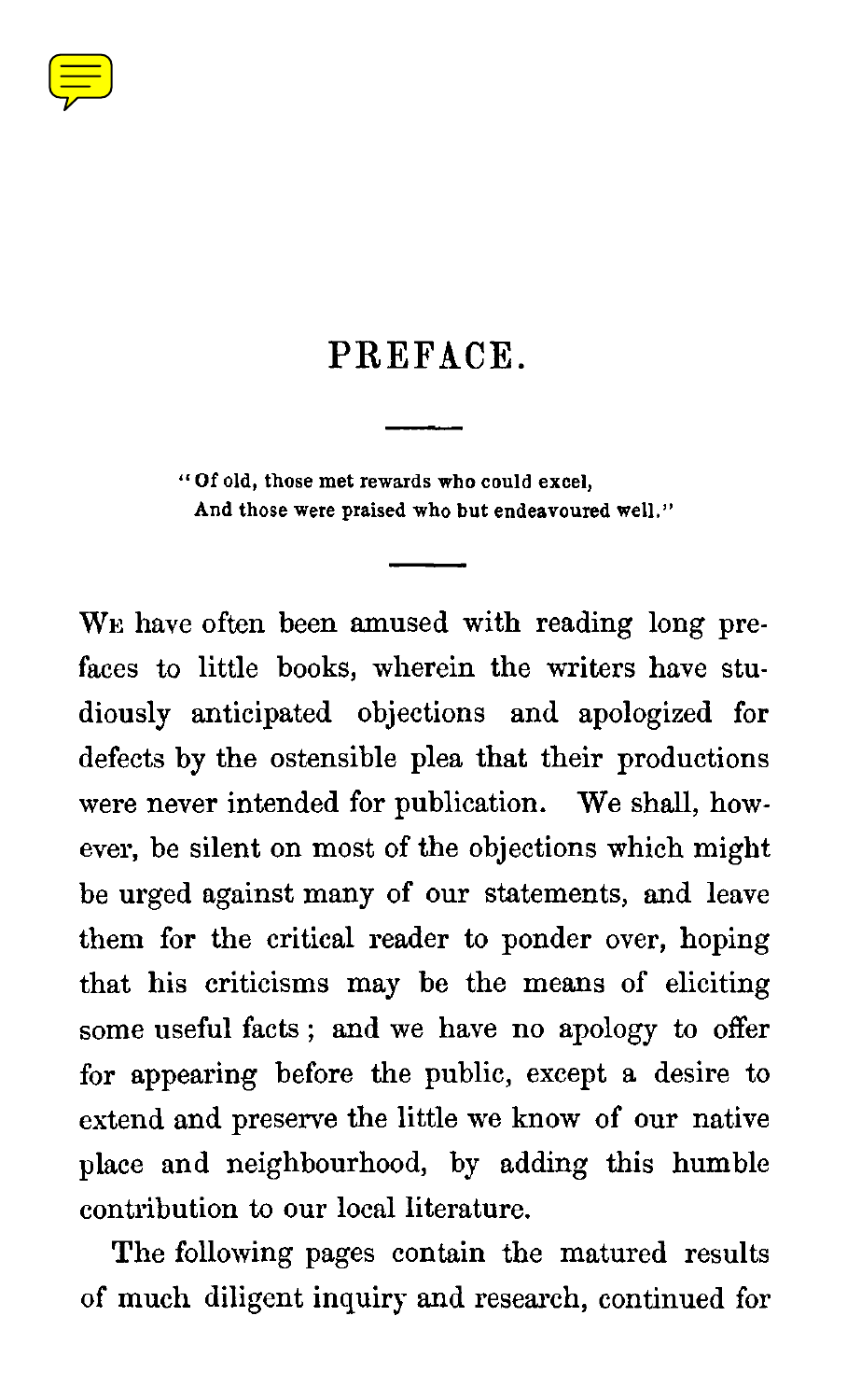**<sup>a</sup>** series of years by the late Mr. William Keighley of Keighley. He laid every accessible source under tribute, and spared no labour to secure accuracy. Although the field of investigation is extensive, the materials which it affords are unusually scanty. Beyond a few incidental notices of Keighley in Domesday Survey, and documents chiefly relating to pedigrees, we have scarcely any historical data before the reign of Queen Elizabeth ; even the parish register goes no farther back than the year 1562. One of the oldest and most interesting documents connected with the place is a manuscript narrative of events relating to the Quakers, from the year 1654 to 1760, and of which we have availed ourselves. We have recently been informed that Jennings's MSS . in the British Museum contain some notices of Keighley, but of what kind we are not aware.

As we have had to cull our information from a great variety of imperfect sources, it cannot be expected to be free from errors. Every person acquainted with subjects of this nature knows how difficult it is to obtain perfect accuracy. The correction of a single date or fact sometimes involves an incredible amount of labour. We have experienced this in attempting to reconcile the discrepancies in the pedigree of the family of Keighley, and clear up the uncertainty of the date of Gilbert Keighley's tombstone : our utmost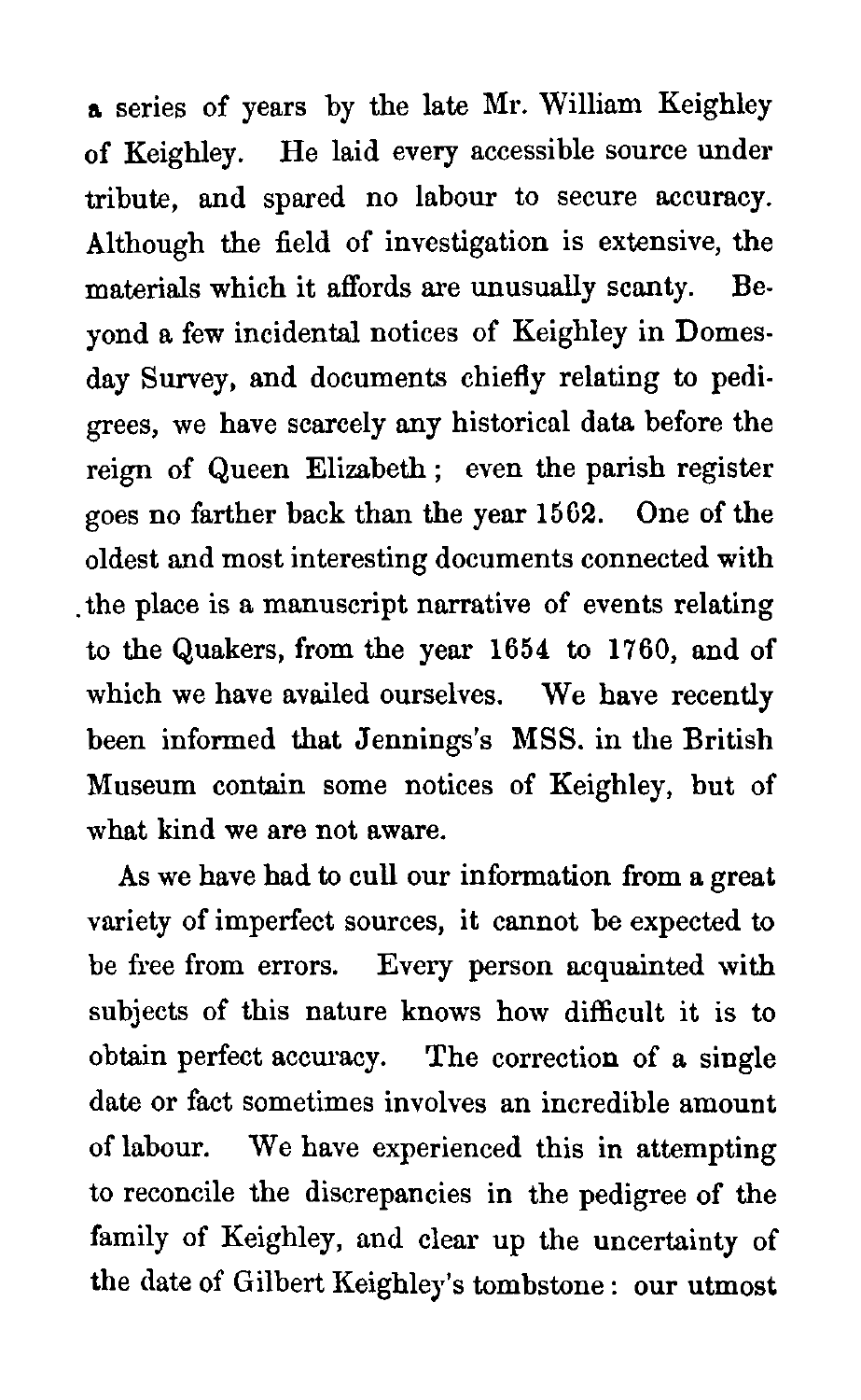endeavours have been unavailing, even with the assistance of our friend, Mr. Jonathan Hindle, whose intimate acquaintance with such subjects is well known. We have, in a few instances, supplied the want of certainty by probability, grounded upon reasons which are not always fully stated, as we did not wish to swell the book by what we deemed to be unnecessary details.

We would direct the reader's special attention to the invaluable meteorological observations under the head "Braithwaite:" we believe there are none collected in Yorkshire equal to them in length of time.

In drawing up the sketch of the life of our late worthy pastor, the Rev. Theodore Dury, the editor begs to tender his thanks to those friends who have supplied him with information ; and he hopes that his own admiration of Mr. Dury's character has not caused him to speak too highly of his merits in the estimation of those persons who only knew him in a general way, as he is quite sure that those who knew him intimately will deem the memoir to be far below the deserts of the subject.

We had thought of adding some particulars respecting the natural history of the locality, but upon investigation we found neither animals, vegetables, nor minerals peculiar to the place ; the subject is, therefore, only noticed incidentally.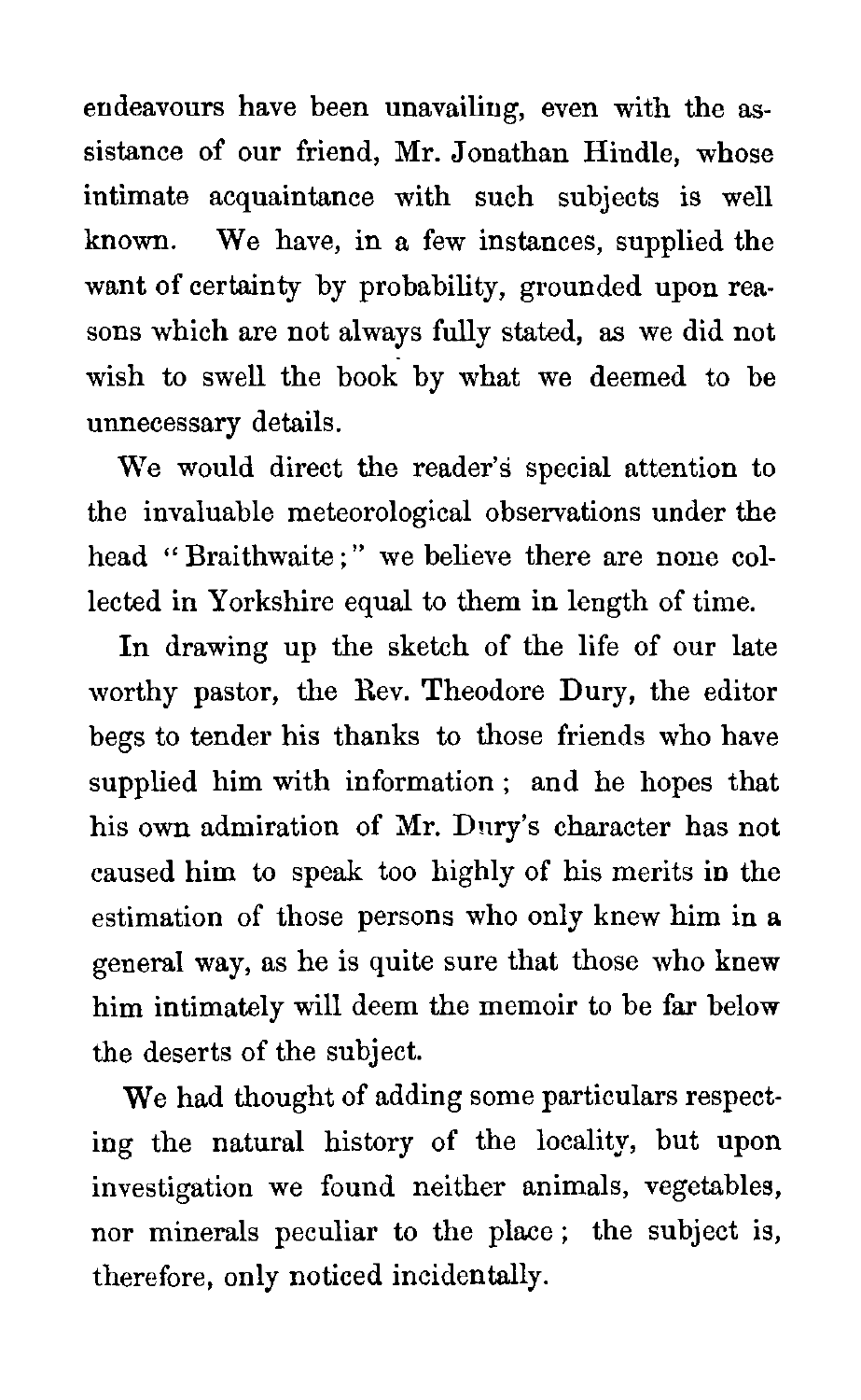Our remarks on those subjects which are ever fluctuating, such as trade, population, &c., are to be referred to their condition as they existed in the summer of 1857.

In order to preserve a clear and easy style throughout, we have taken the liberty of altering a few words in some of the quotations.

If any merit attaches to the historical portion of this unpretending volume, it may be offered as balm to perpetuate the memory of the late Mr. Keighley, all literary defects must be ascribed to the editor,

## ROBERT HOLMES.

**Sunk Island, near Hull , June, 1858 .**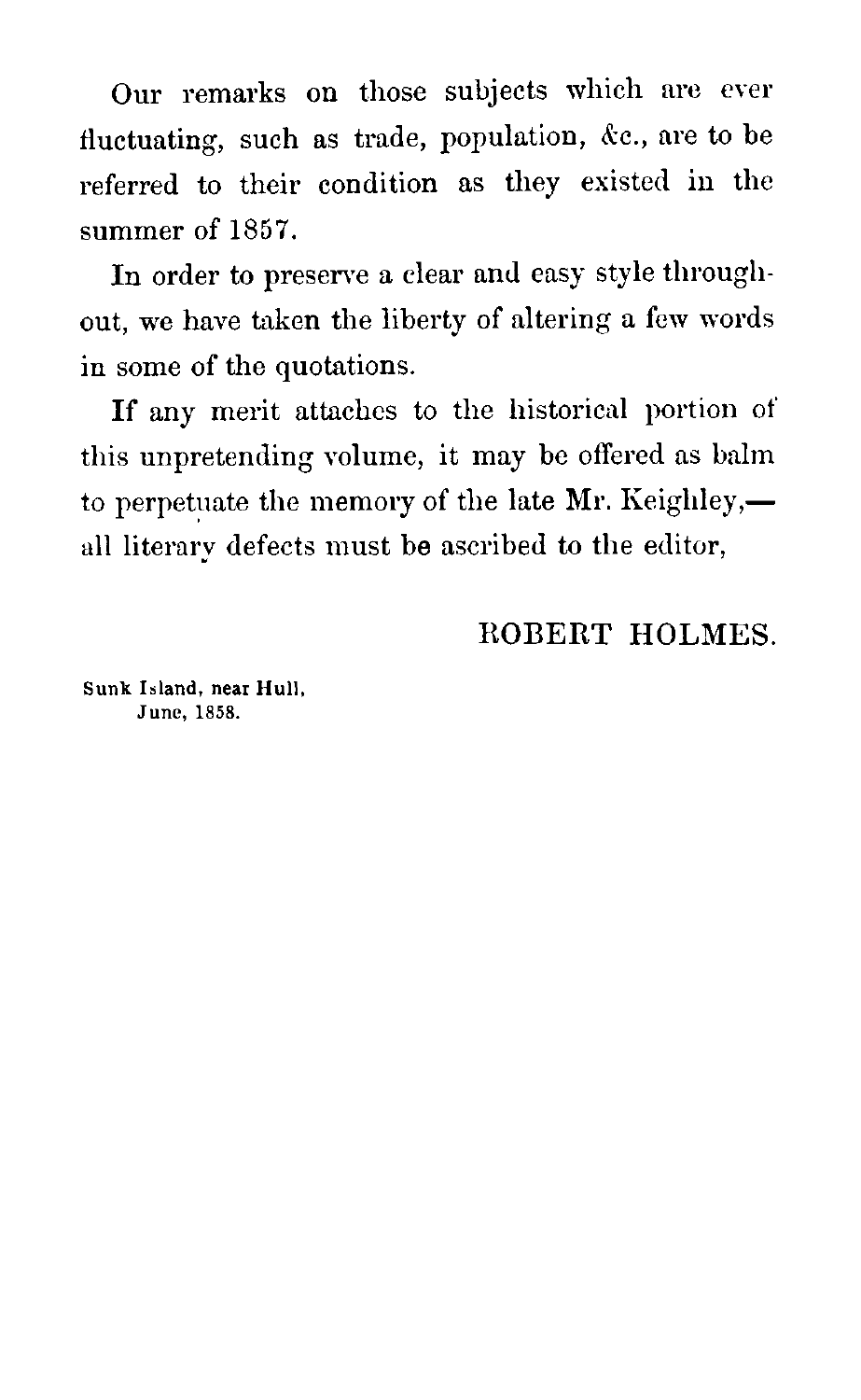## CONTENTS .

 $\overline{\phantom{a}}$ 

|                                      | Page. |
|--------------------------------------|-------|
|                                      | 13    |
|                                      | 16    |
|                                      | 18    |
|                                      | 21    |
|                                      | 36    |
|                                      | 36    |
|                                      | 38    |
| King's Mill and Consolidated Manors  | 39    |
|                                      | 42    |
|                                      | 46    |
|                                      | 48    |
|                                      | 50    |
| Further Extracts from Mr. Gale's MSS | 51    |
|                                      | 54    |
|                                      | 58    |
|                                      | 59    |
|                                      | 60    |
|                                      | 62    |
|                                      | 64    |
|                                      | 74    |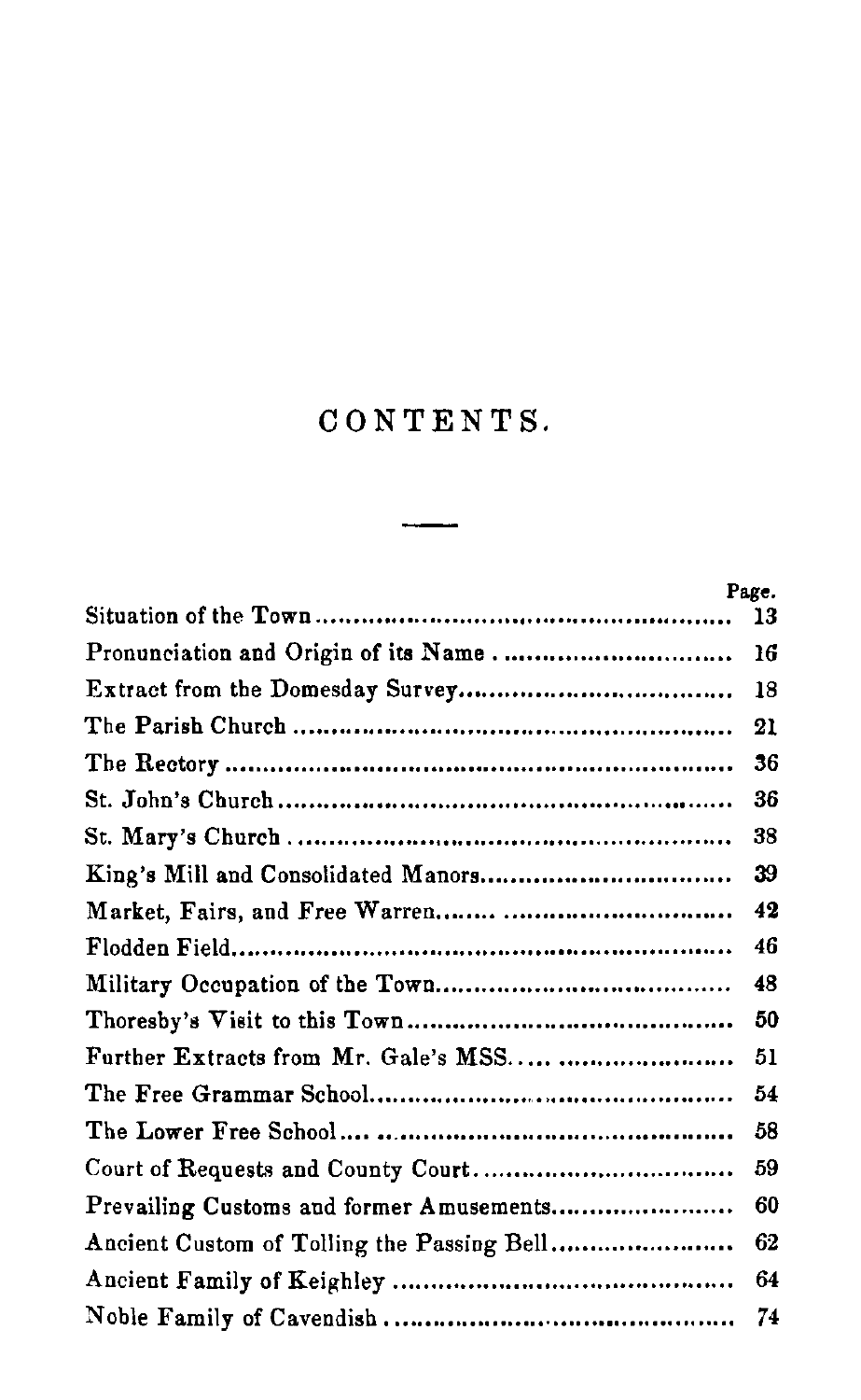|                                            |                                                         | Page. |
|--------------------------------------------|---------------------------------------------------------|-------|
|                                            |                                                         | 76    |
|                                            |                                                         | 79    |
| Dissenting Places of Worship.-Independents |                                                         | 82    |
|                                            | Society of Friends                                      | 84    |
|                                            | Wesleyan Methodists                                     | 92    |
|                                            | Swedenborgians                                          | 94    |
|                                            | Baptists                                                | 94    |
|                                            | Methodists' New Connexion                               | 95    |
|                                            | Primitive Methodists                                    | 95    |
|                                            |                                                         |       |
|                                            |                                                         |       |
|                                            | Armorial Bearings of the Neighbouring Gentry  103       |       |
|                                            |                                                         |       |
|                                            |                                                         |       |
|                                            |                                                         |       |
|                                            |                                                         |       |
|                                            |                                                         |       |
|                                            | The Bursting of Crowhill Bog, with Annals of the Town's |       |
|                                            |                                                         |       |
|                                            | Villages and other Objects in the Neighbourhood 125     |       |
|                                            |                                                         |       |
|                                            |                                                         |       |
|                                            |                                                         |       |
|                                            |                                                         |       |
|                                            |                                                         |       |
|                                            |                                                         |       |
|                                            | Braithwaite, with Meteorological Observations 136       |       |
|                                            |                                                         |       |
|                                            |                                                         |       |
|                                            | The South-west or Sun-side of the Parish 141            |       |
|                                            |                                                         |       |
|                                            |                                                         |       |
|                                            |                                                         |       |
|                                            |                                                         |       |